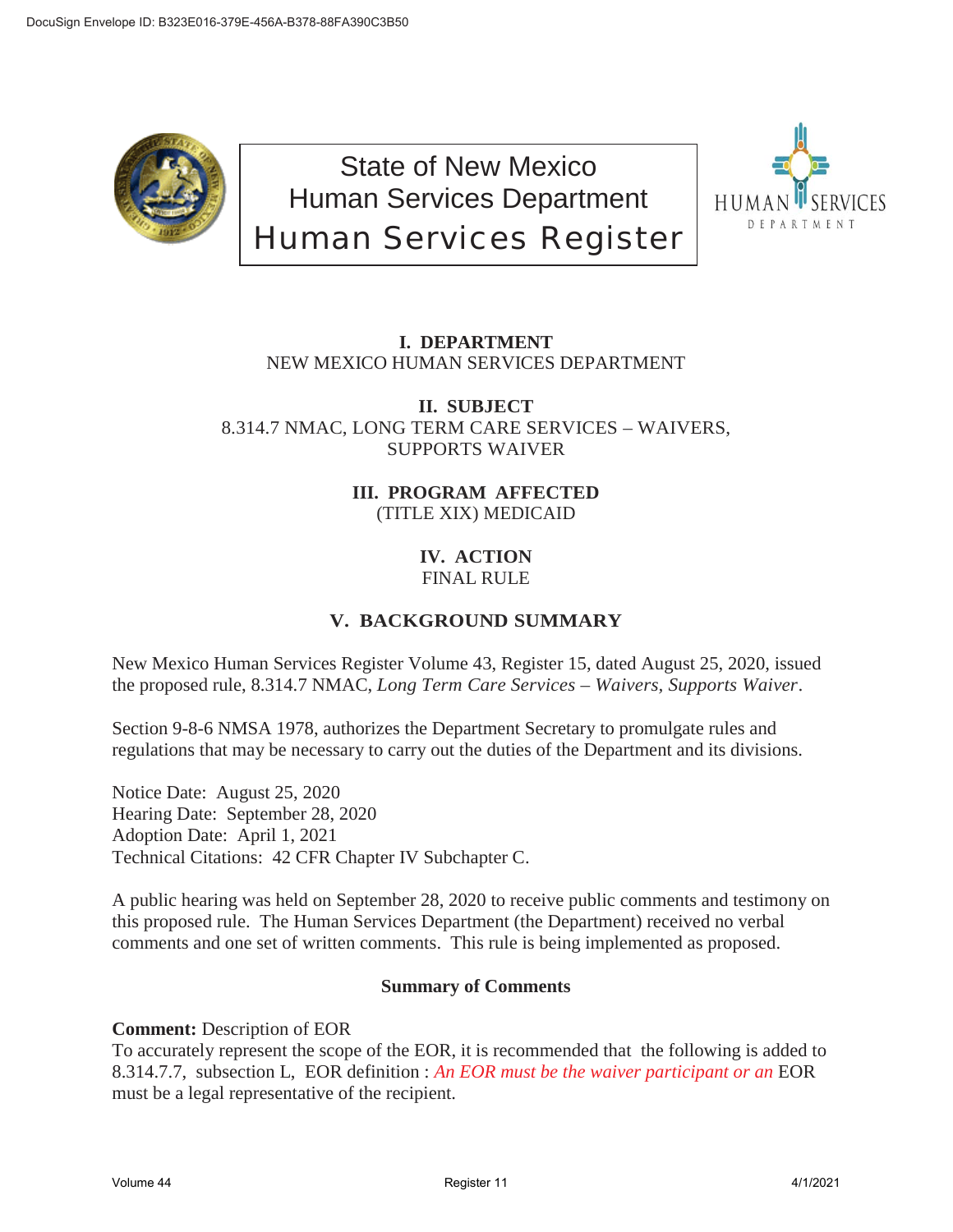**Department's Response:** HSD accepts this recommendation.

#### **Comment:** Scope of Legal Representative

To allow more flexibility if a court document does not speak to access, delete the last sentence in definition section, subsection Q: "The legal representative will have access to the eligible recipient's medical and financial information to the extent authorized in the official court document."

**Department's Response:** HSD accepts this recommendation.

## **Comment:** Scope of Participant Directed

To provide detail regarding the employees and vendors in the Participant Directed Service Model, expand the description in definitions section, subsection S to say: "Supports waiver service delivery model wherein the eligible recipient identifies, accesses and manages *the employees and vendors of* services, among the state-determined waiver services and goods, that meet their assessed therapeutic, rehabilitative, habilitative, health or safety needs to support the eligible recipient to remain in their community."

**Department's Response:** HSD accepts this recommendation.

#### **Comment:** Participant Responsibilities

In order to align with the purpose of the limitation to address conflict of interest between DD, MI Via and Supports Waivers (Med Frag is not being considered here), remove and replace with the following clarifying language in Section 8.314.7.12, subsection D: "The CSC agency may not provide any direct support services through *any other type of 1915 (c) developmental disabilities waiver program*."

**Department's Response:** HSD accepts this recommendation.

**Comment:** Relatives and legal guardians and limitations for the hire of approved relatives/legal guardians

In order to align the NMAC with the Supports Waiver application language , it is recommended that the following clarifying language be added to Section 8.314.7.13, subsection C (3): Qualified and approved relatives *and legal guardians* may be hired as employees and paid for the provision of supports waiver services except for CSC services, customized community supports group services, nonmedical transportation services for a minor, environmental modifications services, vehicle modifications services, behavior support consultation services, *assistive technology and employment supports.* 

*Spouse may not provide transportation service for adult participants. A relative/legal guardian may not provide services that the legally responsible individual would ordinarily perform in the household for individuals of the same age who did not have a disability or chronic illness.*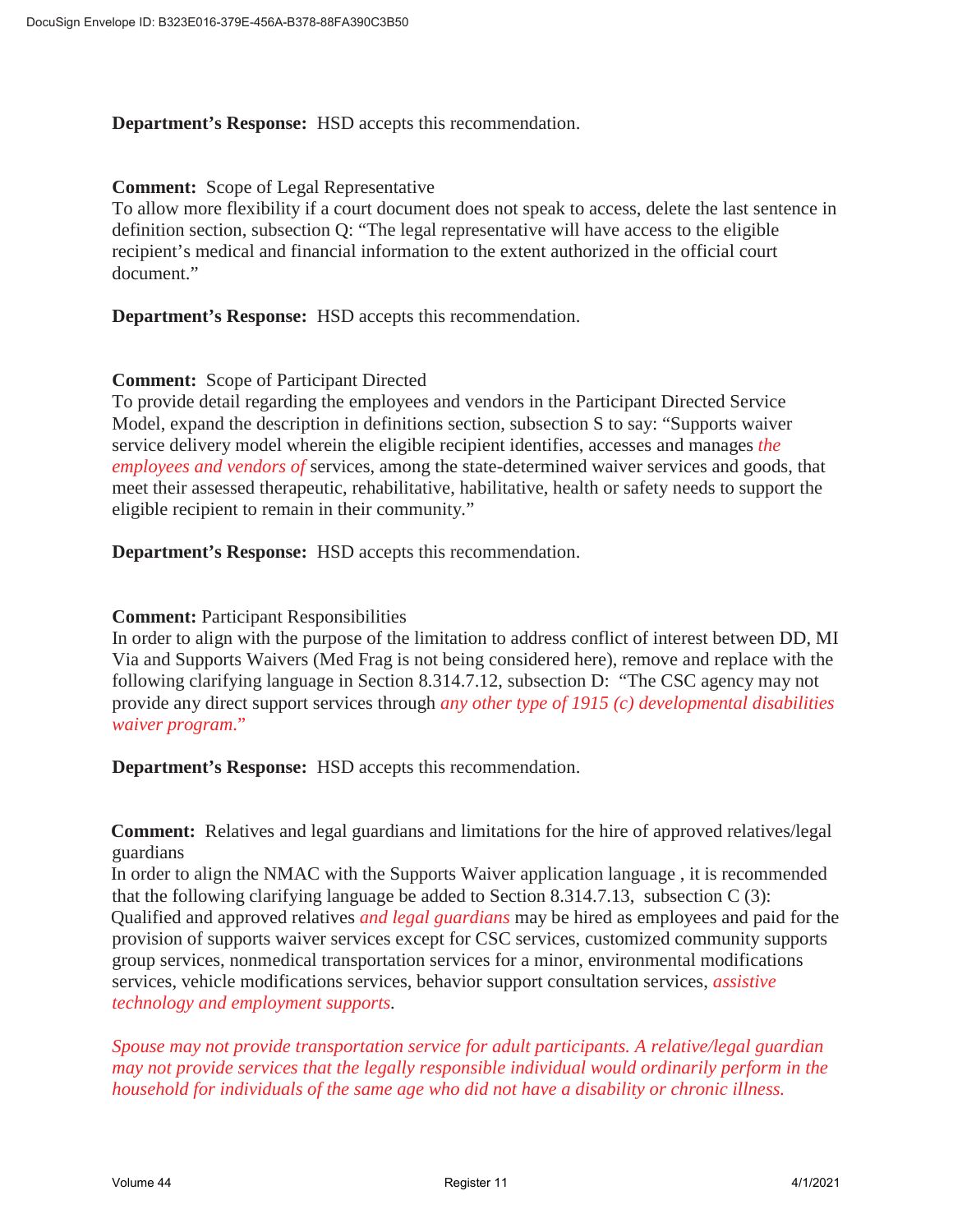**Department's Response:** HSD accepts this recommendation.

#### **Comment:** Monitoring in bedroom and bathrooms

In order to comply with CMS requirements, it is required that the following be added to Section 8.314.7.14, subsection B: *No remote monitoring is allowed to be placed in participant bedrooms or bathrooms.* 

**Department's Response:** HSD accepts this recommendation; however, it is already included in this section.

#### **Comment:** Personal Care Training Requirements

In order to clarify training requirements, it is recommended that the following clarifying language should be added to Section 8.314.7.14, subsection I: The eligible recipient identifies the personal care direct support worker's training needs *through the ISP in addition to required training*, and, if the eligible recipient *or employer of record for the participant directed service model or agency* is unable to do the training for themselves, the eligible recipient *or employer of record for the participant directed service model or agency* arranges for the needed training.

**Department's Response:** HSD accepts this recommendation.

#### **Comment:** Scope of Respite Services

In order to align with the language in the approved Supports Waiver application, it is recommended that the following language be removed in Section 8.314.7.14, subsection L as it is not in the waiver application: "….or at a center in which other individuals are provided care."

**Department's Response:** HSD accepts this recommendation.

## **VI. RULES**

These amendments will be contained in 8.314.7 NMAC. The final register and rule languages are available on the HSD website at:

https://www.hsd.state.nm.us/LookingForInformation/registers.aspx and

https://www.hsd.state.nm.us/LookingForInformation/medical-assistance-division-1.aspx. If you do not have internet access, a copy of the final register and rules may be requested by contacting the Medical Assistance Division at (505) 827-1337.

## **VII. EFFECTIVE DATE**

This rule will have an effective date of April 1, 2021.